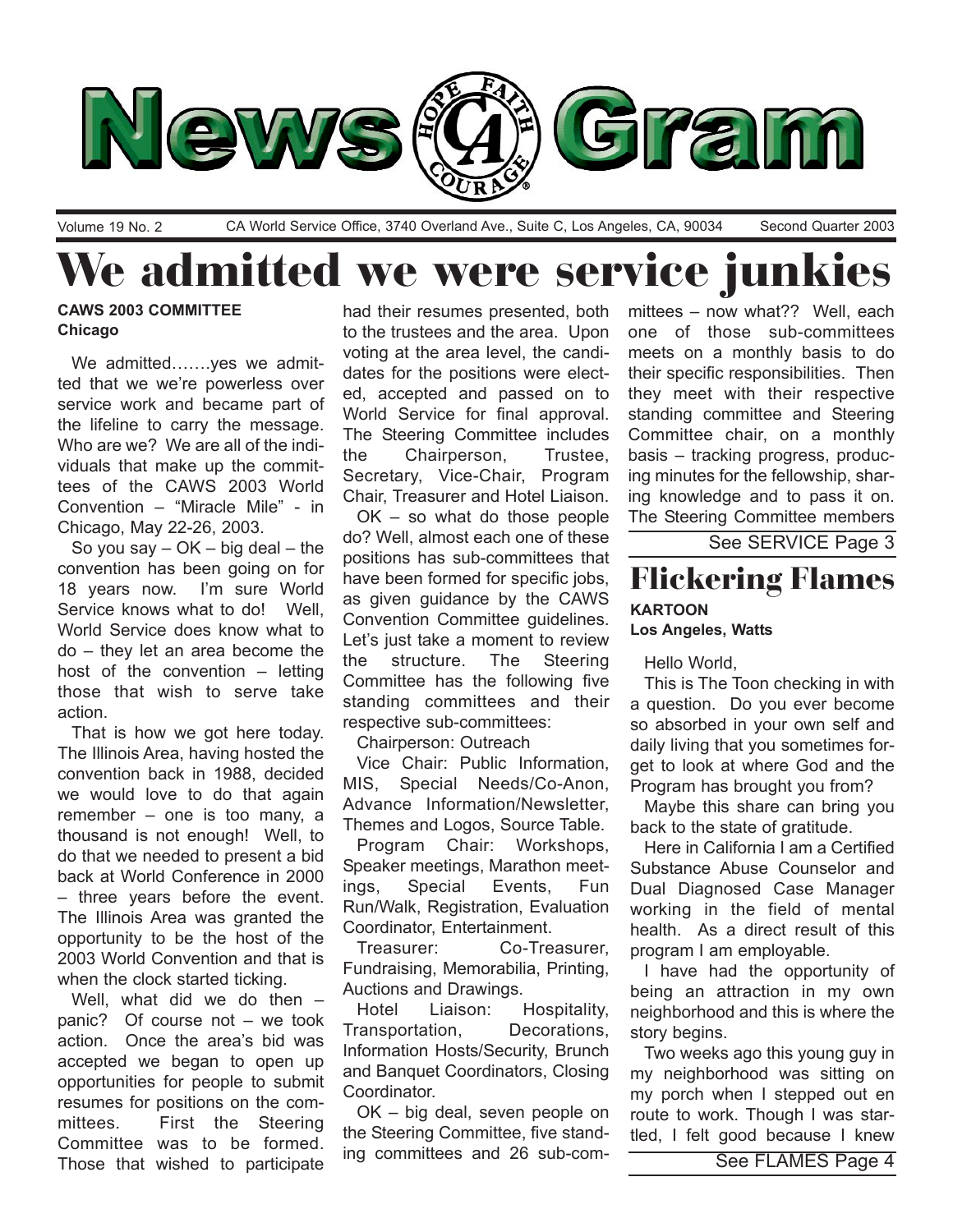## **CAWS Board Of Trustees**

**Teri K.**, Atlantic South Region Marietta, GA. **Jackie S.**, Atlantic North Region London, England **Spencer B.**, Midwest Region Columbus, Ohio **Jahi B.**, Trustee at Large, Kansas City, MO **Matt R.**, Southwest Region Tijeras, N.M. **Leon M.**, Trustee at Large Los Angeles, Calif. **Elizabeth S.**, WSO Trustee, Pasadena, Calif. **John B.**, WS Trustee Los Angeles, Calif **Cynthia C.**, Pacific North Region Redmond, Wash.

## **CAWSO Board of Directors**

**Bob C.**, Chairperson Los Angeles, Calif. **Mark K.**, Vice-Chair Ventura, Calif. **John VH.**, Treasurer North Hills, Calif. **Mike G.**, Director San Diego, Calif. **Elizabeth S.**, Director/WSO Trustee, Pasadena, Calif. **John B.**, Director/WS Trustee Los Angeles Calif. **Earl H**, Director La Crescenta, Calif. Patty F., Paid Director Los Angeles, Calif.

**CAWSO Personnel**

**Patty Flanagan**, Office Manager **Leandra Caszatt**, Customer Service **Karen Layns**, Office Assistant

**NewsGram Staff Mike G.**, WSOB Editor **Milo Bloom**, Paginator

The NewsGram is a quarterly publication published by the World Service Office of Cocaine Anonymous. It is intended solely to provide information for the fellowship of Cocaine Anonymous. This publication and all its contents are copyrighted by Cocaine Anonymous. Any unauthorized duplication or publication is prohibited. Send all requests to: NewsGram, C/O CAWSO, 3740 Overland Ave., Suite C, Los Angeles, CA 90034. E-Mail to: newsgram@ca.org



or by Fax to: (310) 559-2554, Attention NewsGram. You can call us by phone at (310) 559-5833.

## Notes from the WSO

First of all, we are sad to report that after 5 years of dedicated service, Kevin M. has submitted his resignation as Secretary to the WSO Board. We are all going to miss Kevin and remain grateful for his unselfish and hard work while on our Board as both a director and Secretary.

At present we are working with a reduced office staff. Unfortunately, we have lost one of our employees, Akasha J., who has left for personal reasons. Her contribution included major improvements to Customer Service. She will be missed.

WSO spends a lot of time working with the World Convention committee. We have enjoyed working with the 2003 Convention Committee and were able to participate in a conference call between the WSO Board and the Convention Steering Committee, a first. We are very excited and impressed with the effort and efficiency of the 2003 Convention Committee. THANKS A LOT ILLINOIS!!

We encourage all of Cocaine Anonymous, especially the Areas and Districts, to think of World Services when they are reviewing their donations and budgets. It cannot be stressed enough that in order for the World Services to carry out its mission as directed by the WSC, the voice of the fellowship and WSBT, it needs sufficient funds to do so. We thank all of you in the fellowship who send us contributions. If you are not sure where your area or district stands in this regard, perhaps you might take a moment and look at the 7th tradition page to see how your area or district is doing in donations to World Services.

Thank you for all of your support.

Bob C.

Chair of the WSO

P.S. We have also been working with the other convention committees 2004-Pacific South Region (Los Angeles);2005-Memphis; 2006- Calgary.

The NewsGram is always looking for submissions. If you have ideas, cartoons, poems, stories or any other recovery related material send it and the release form below to: NewsGram Editor, C/O CAWSO, 3740 Overland Ave. Suite. C, Los Angeles CA 90034. We cannot publish your submission without a release form.

| Name:                                                                                            | Phone:                       |  |  |  |
|--------------------------------------------------------------------------------------------------|------------------------------|--|--|--|
| Address:                                                                                         |                              |  |  |  |
| City:                                                                                            | State: <b>State:</b><br>Zip: |  |  |  |
| I hereby give CAWSO and the NewsGram express permission to<br>reprint my original work entitled: |                              |  |  |  |
| Signature:                                                                                       |                              |  |  |  |
| Submissions may be edited for publication. Submissions cannot<br>be returned.                    |                              |  |  |  |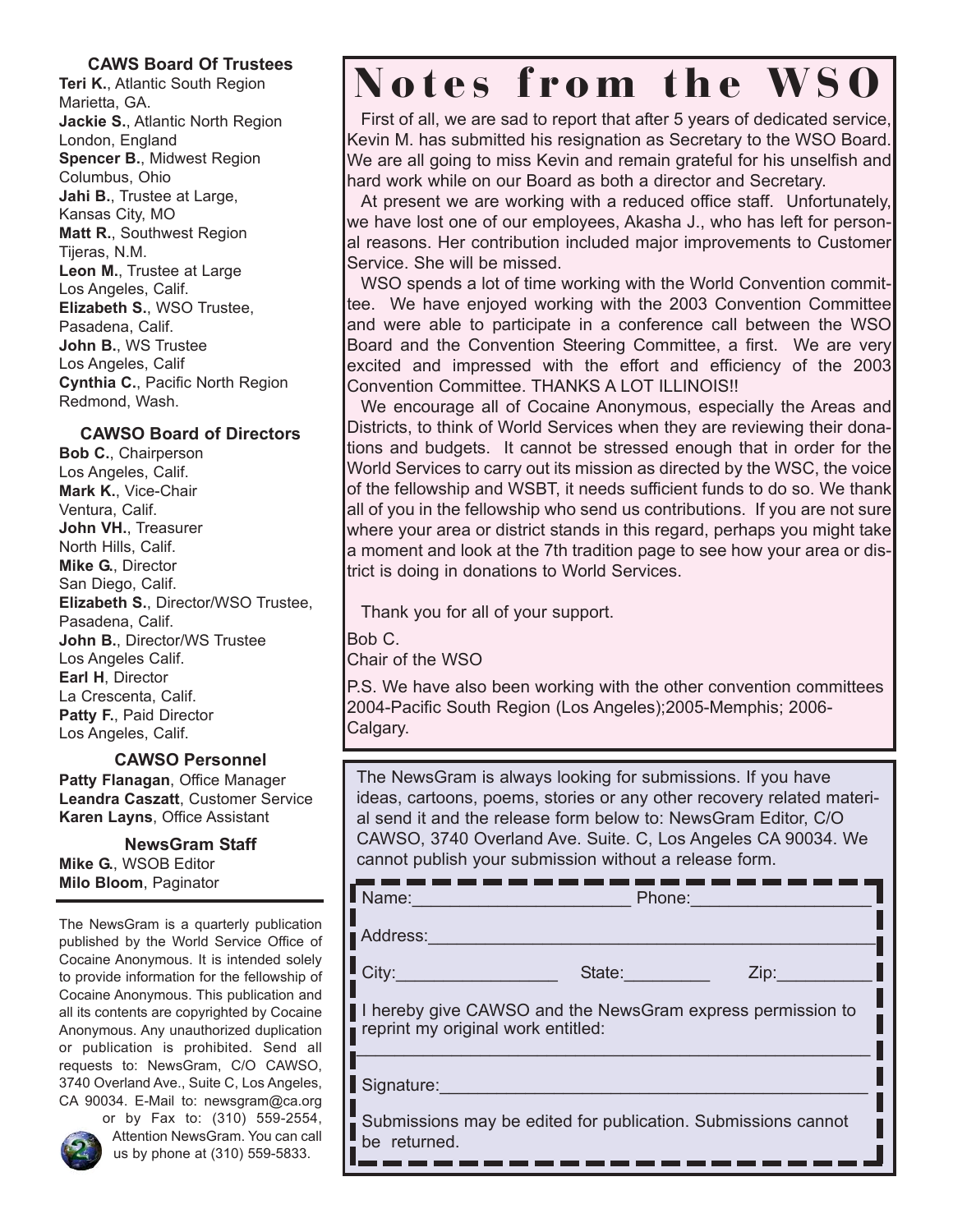# SERVICE

### **Continued from Page 1**

also meet monthly  $-$  for discussion of the various committees' progress, issues or concerns that may arise, short-term and longterm planning. They too produce minutes so they can share their experience, strength and hope. On a quarterly basis there is a Mega Meeting  $-$  one big old meeting for all those on all of the committees to share what is happening from everyone's perspective! We get to see what everyone is working on and it is truly a high point of putting this convention together. As the convention gets closer we will have an opportunity to meet this way each month!

So... who are we? Maybe 50, 60, 70 people  $-$  working hard with hotels, printers, theatres, memorabilia companies, computers, signers, speakers, comedy clubs, musicians, World Service, restaurants, transportation, parking, banquet facilities, etc. Doing this for almost three years. Doing this to carry the message. Doing this to be of service and stay connected. Doing this to do our part so the next addict has someplace to go to recover.

Come share your experience, strength and hope at Miracle Mile

## Where to Write

CAWS Board of Trustees P.O.Box 492013 Los Angeles, CA 90049-8013

**CAWSO** Board 0f Directors 3740 Overland Ave., Suite C Los Angeles CA. 90034-6337

# H&I Corner **Thank you H & I**

## **BY DIANE W. Milwaukee Wis.**

I'll never forget sitting through that first intake interrogation at an local treatment hospital. My girlfriend held my hand as the nurse asked me so many questions. For the first time in my life I knew these questions needed to be answered honestly and it wasn't a joke anymore. I felt miserable, scared, helpless, and desperate. Please take this away!  $-$ That was all I was thinking. It was apparent that detoxification was necessary, and fortunately there was insurance coverage. So, I began my inpatient stay for cocaine addiction.

As an inpatient at a treatment facility there was a full curriculum of daily activities as part of their "rehabilitation" programming. This particular hospital held outside meetings for persons struggling with many different physical and emotional dilemmas. It was not unusual for a plan of care to include attendance of one of many of these different meetings to offer continuing support for the individual upon discharge at no cost.

One Monday we gathered in the lounge area and waited for the scheduled speakers who were coming in to talk to us. I remember thinking they looked pretty "normal" and wondered what they could possibly know about what I was going through.

The woman shared about herself in a way that was amazing to me. She told us about years of her life that were so absorbed with using that she became oblivious to others around her, including her daughter. This struck me, because I was also a mother of three daughters and one son, who had all been neglected as a cost of my using.

This woman told us how even after her daughter died as a result of an automobile accident, her using continued. She shared how miserable she felt inside, and how hopeless her life felt. Yes, I felt that way too. When she told us how Cocaine Anonymous showed her the path to a new way of living and expressed how she has felt free from the shame of her past because this program offered her a way to do that, I believed her.

Somehow it showed in her eyes and that not only did she feel that freedom, but that it was important to her to share that hope was there for us too.

We were welcome to take any of the literature they brought with them, and they gave each of us a meeting directory and told us we would be welcome at the 8:00 p.m. meeting that evening. I sat quietly as others asked them questions.

My eyes caught those of the woman and she smiled at me, she extended the invitation once again. I nodded my head and went to my first Cocaine Anonymous meeting in April of 1996.

Thank you CA for not only getting the message of hope to me but also giving me the gift to share it with others!

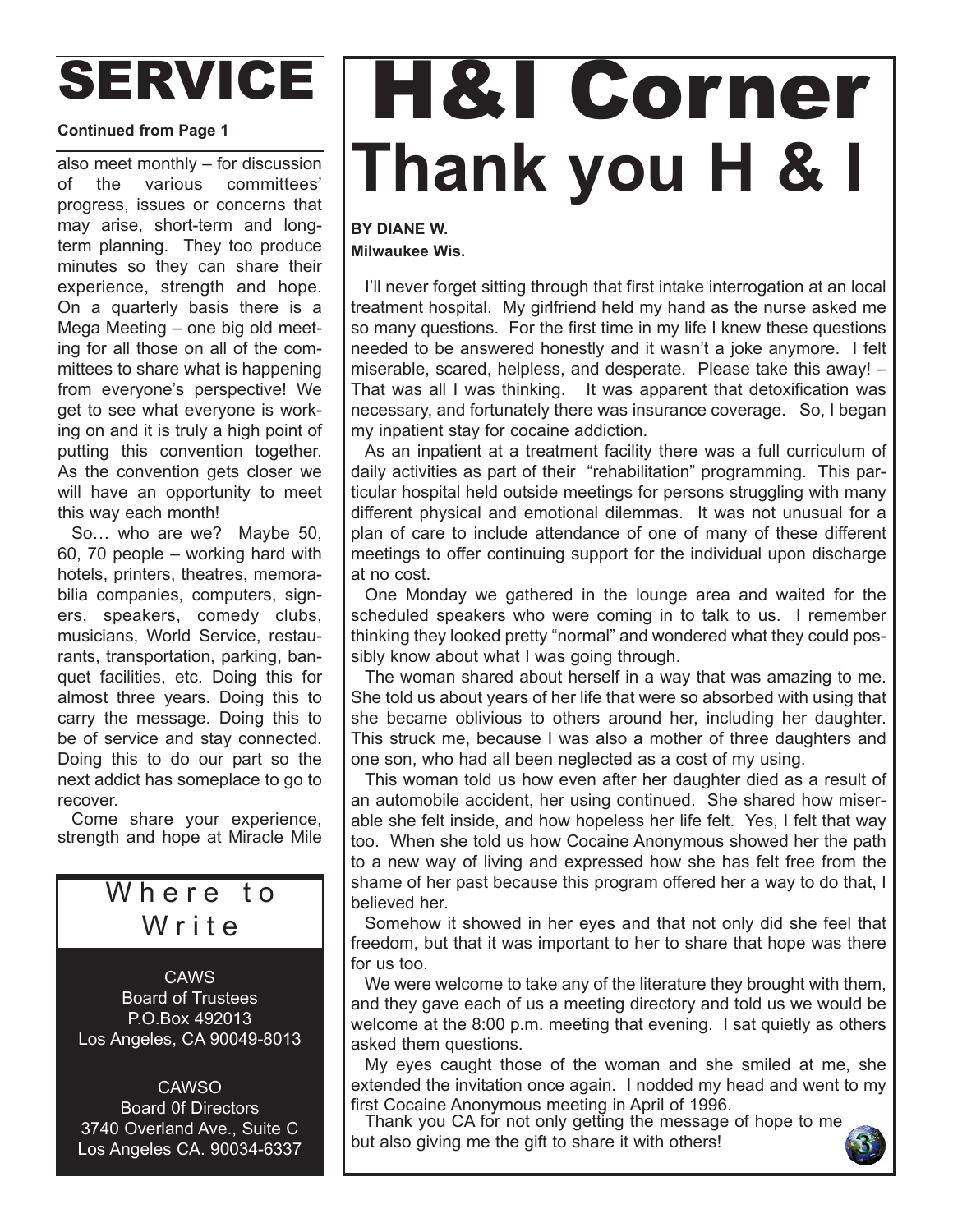## FLAMES

## **Continued from Page 1**

who he was.

"Pep, what are you doing on my porch?î I asked. He told me he wanted to go to a program because he knew that he was either going to get killed or go to jail for a long time. Being in this position years ago I quickly related to his hopelessness.

"Let's go," I said and into my car we went. I took him to my job and quickly observed he was intoxicated - reeking of alcohol.

After many phone calls, a coworker and I were able to get him into a detox facility, where he remained for three days.

He was then placed in a transitional living unit until we were able to get him a bed at one of the many treatment centers here in Los Angeles. After many attempts we finally got him a bed. As of Friday, he was in the treatment center when I left work. Friday was a long day for me and I was exhausted. I went to one of our late meetings to see another friend celebrate her first birthday. I was puzzled because she did not show up and I returned home to sleep. Saturday morning after the family got dressed we exited the house to go

to our company picnic. It was then that I noticed some burning candles and flowers in front of my house.

I thought to myself that people burn candles when someone dies and I knew without a shadow of a doubt that no one died in front of my house. One of my neighbors came out of her house and I quickly asked what the candles were for. She told me that a young man got killed in the early morning hours and she didn't know why I hadn't heard anything because all the neighbors were standing in my yard watching the activity.

She didnít know who the young man was. My other neighbor came out and she told me it was Pep, the young man that we had placed in the treatment center. I couldnít believe it because I knew he was in treatment. The more I asked the more it was confirmed that it was indeed Pep.

While out watering my grass minutes ago, a practicing addict was passing my house and she looked at the candles and asked "Toon, why didn't he stay in the treatment center?" I simply answered "I don't know, I quess it's the same reason

you won't come into the rooms of recovery."

Now that I thought about it for a few minutes, I have an answer that is sufficient to me. The progressive illness had more power that he did and the baffling features of it told him that it would be different this time like it had done to countless of others and myself time after time.

The progressive illness told Pep that he could rob another practicing addict but it didn't tell him that the other addict was carrying a knife that would hit him fourteen times and eventually take his life. People have told me that he was trying to make it to my house one more time while God allowed me to sleep through it all.

No matter what was going on in my life that had me thinking or worrying it was all removed with every flicker of the flames of the candles.

I know without a shadow of a doubt that I am beyond human aid. I thank Cocaine Anonymous, my sponsor, meetings, conventions and the 12 steps for showing me how to tap into the Power that has kept me separated from cocaine and all mind altering substances for nine years one day at a time.

| Subscribe to the NewsGram<br>Subscriptions are being accepted for the NewsGram. For the low price of \$10 per year, you can receive each copy<br>of the NewsGram before your friends or your group. Simply complete the form below and enclose a \$10 check,<br>money order or credit card number.<br>I have Enclosed: |                                                          |                                       |  |  |
|------------------------------------------------------------------------------------------------------------------------------------------------------------------------------------------------------------------------------------------------------------------------------------------------------------------------|----------------------------------------------------------|---------------------------------------|--|--|
|                                                                                                                                                                                                                                                                                                                        | $\Box$ Check $\Box$ Money Order $\Box$ Visa/Mastercard # |                                       |  |  |
|                                                                                                                                                                                                                                                                                                                        | Signature Expiration date:                               |                                       |  |  |
|                                                                                                                                                                                                                                                                                                                        |                                                          |                                       |  |  |
| Address: __________                                                                                                                                                                                                                                                                                                    |                                                          |                                       |  |  |
|                                                                                                                                                                                                                                                                                                                        |                                                          | State: <u>State:</u> Zip/postal code: |  |  |
|                                                                                                                                                                                                                                                                                                                        |                                                          |                                       |  |  |
|                                                                                                                                                                                                                                                                                                                        |                                                          |                                       |  |  |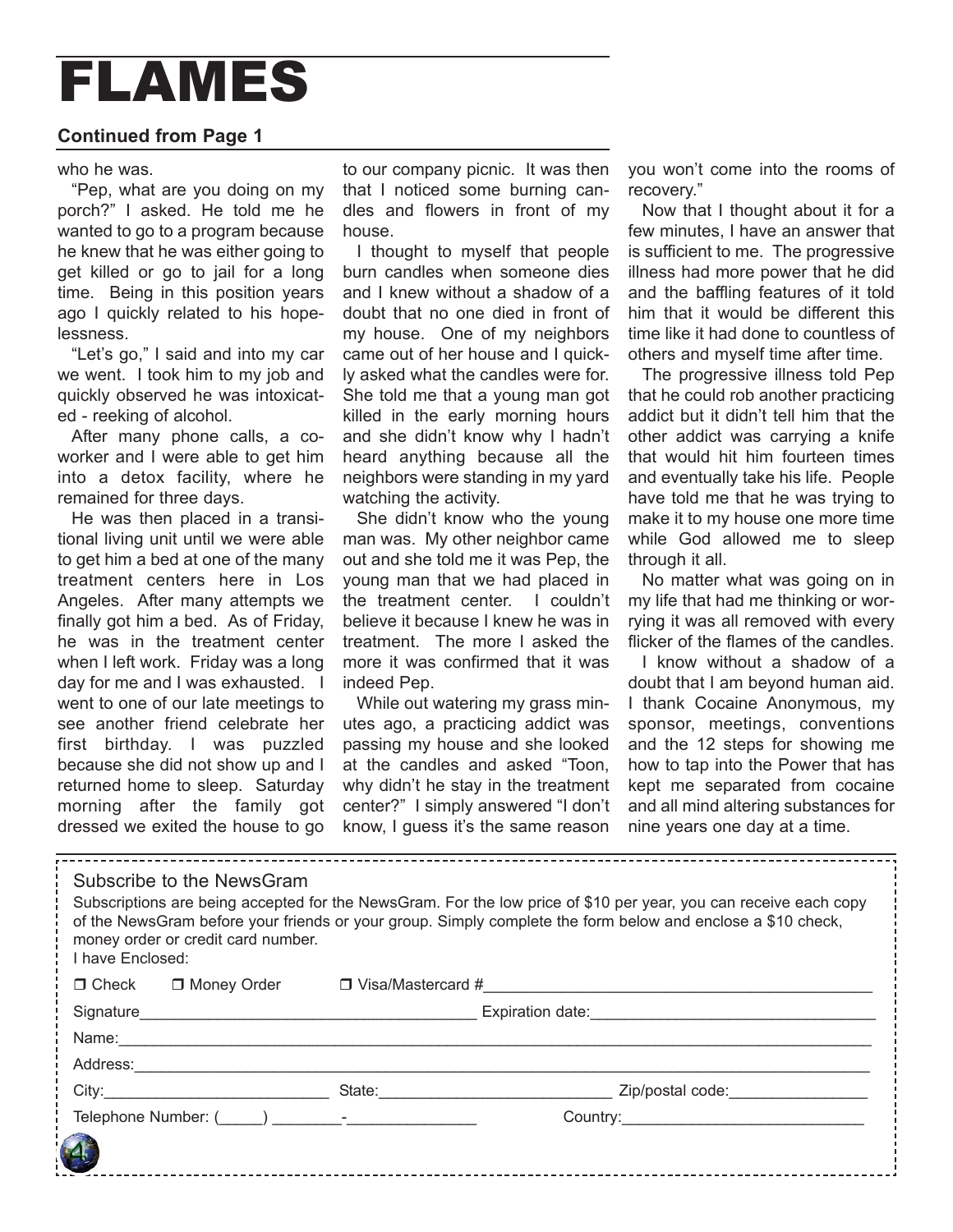## **BY BEA S. Abilene, Texas**

Donít need to be like me, I was bound by drugs

Didn't want to be free.

I was always down, walking fround with a fake smile

Actually a frown, wanting to get down with the dope;

But I could not cope with the world  $-1$  had no hope.

Today I can see I can't be caught with drugs 'cause

I can't be bought any longer. I refuse today because I want to live and not only

receive, but to give others;

because I want to teach there's hope without dope, not to preach, but to save someone's life with a speech

that can set us free-like me. To be alive, not full of

 $jive - talking'$  bout "getting" higher" - not realizing

I'd been a liar for so long.

I had the desire to eat, but the taste of food, I

Had to acquire.

Today Iím free, can even be ME

'cause I see I can live happily.

My high comes from the program, something real, not

Low down-I've been as low as I've chosen to go.

I'm headed up. Here's my cup, run it over with

Strength, Experience and Hope

'cause I've had enough trying to cope with dope.

TODAY, I work the program I am who I am An Addict and My name is Bea.

# The Addict Trustee Corner

## **BY TERI K. Atlantic South Regional Trustee**

The November quarterly meeting of the World Service Board of Trustees (WSBT) was one of change and transition. We welcomed three new Trustees to the Board: Jackie S. - Atlantic North Region, Cynthia C. - Pacific North Region and Matthew R. - Southwest Region. All three new trustees embraced their new roles of service with both anxiety and enthusiasm as well as a hundred questions each about all there is to know about assuming this new position of service.

The WSBT also met with the entire World Service Office Board (WSOB) regarding our ever pressing issue of CA finances. As a result of the meeting with the WSOB, the WSBT voted to cancel the February quarterly meeting in Los Angeles in an attempt to cut costs to the Fellowship and to lead by example. The WSBT further committed to increase the number of e-mail communications during this period of time (December-May) and also held a quarterly conference call on February 2nd. It was

a most difficult decision to make as a lot of work is accomplished at these meetings and face-to-face interaction is always most effective when working as a group. On the upside of this decision, a lot was accomplished at the November meeting in terms of closing on old business items. Please see the approved minutes from the November WSBT quarterly for details.

The WSBT is now in the process of making plans for the May quarterly WSBT meeting and CAWS 2003 in Chicago. As with every world convention, the WSBT will be presenting updates regarding Long Term Planning for Cocaine Anonymous and will give some of you the opportunity to meet us in person and ask questions.

You will also see us at the Conference Committee meetings that will be held during the convention, at many of the events, workshops and marathon meetings throughout the four-day event. Please come up to any one of us and say, "Hello" and feel free to ask any questions you might have about CA as a whole. After all, we are here to be of service to you!



We will be celebrating our 19th Annual World Service Convention in gorgeous downtown Chicago at the Hilton Hotel. There will be meetings and workshops throughout the day and night. Great speakers will share their message

of change and hope. Come share your experience, strength and hope with us to make this an unforgettable event.

www.miraclemile2003.org

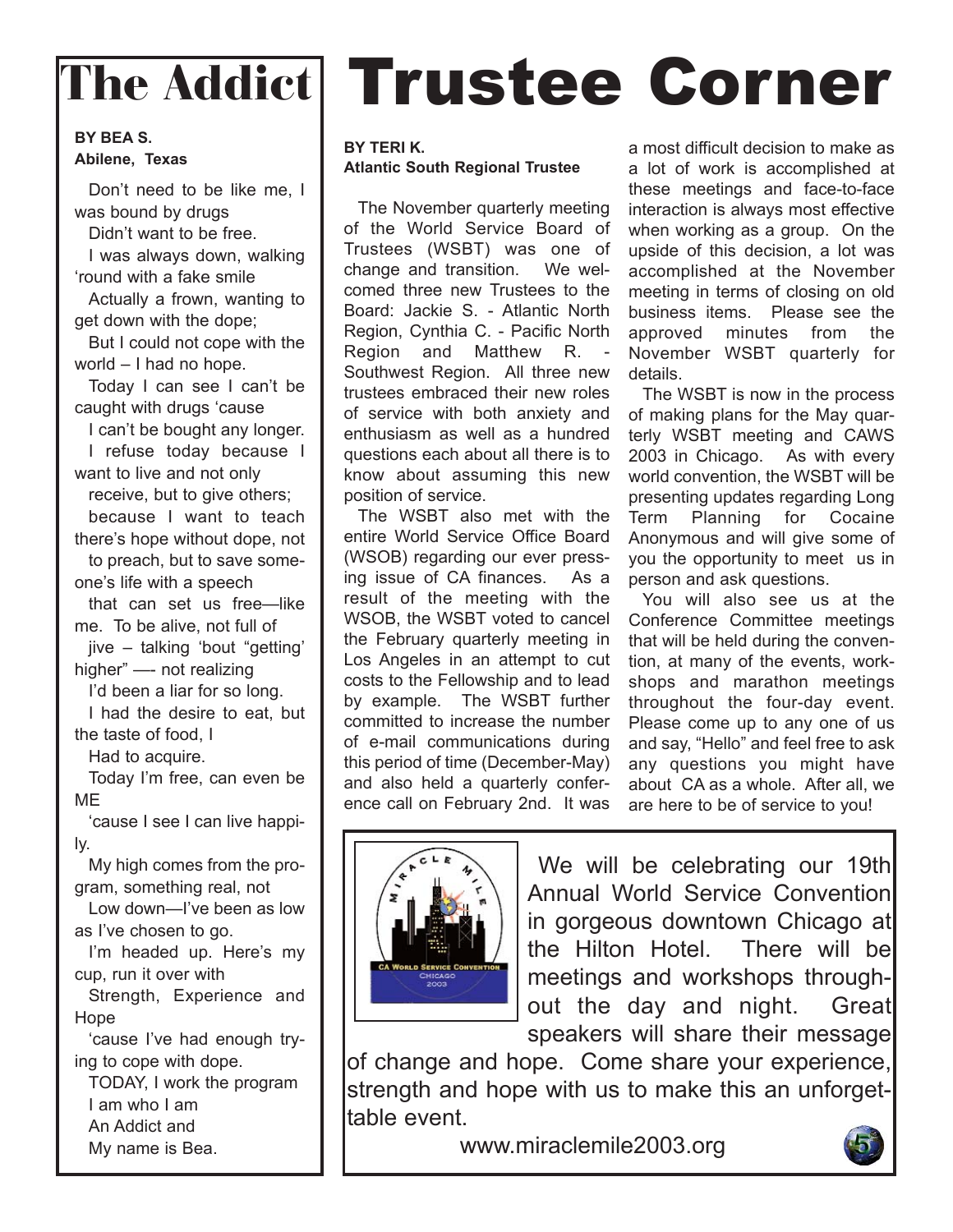## Step Ten, the 24-hour service policy | **Tradition Ten**

**By Jim S. Minden, Nev.**

How often do we take our cars in for service? Every 3000 miles or so, we have the oil changed and the chassis lubed. At different intervals, we have more extensive services performed so that our vehicles will remain in good running order. And at all of these service times, we are given a written report of other areas in our vehicles that may need repair. Itís sort of a warning list of possible troubles that will come unless we take care of them soon. But what about ourselves, the vehicles which carry our recovery? Is it wise for us to wait every three months or so to have our spirits serviced? Should we wait months for a list of defects that need repair? Of course not. We are blessed with a wonderful service process known as Step 10.

With this Step we are able to get a 24-hour (or more often) checkup on what we need to stay running without breakdowns. If worked daily and thoroughly, Step 10 will give us a defect list, show us where we've harmed others, remind us to make prompt amends, and even list areas where we have improved. And it's absolutely free. Step 10 requires only a little of our time at the end of the day, or sooner if needed.

Although Step 10 somewhat resembles Step 4, that's the only connection. Step 4 calls for a fearless and searching moral inventory of ourselves up to the present. Step 10 calls for a personal inventory. It asks for a daily check on ourselves and our thoughts and actions. This is how we check the large, and small, details of our lives TODAY. Personally, I like to keep Step 10 simple, uncomplicated, and steady. That works for me.

At night before sleep, I keep a time open before prayer to go over my day. I recall the things I have done, both good and not so good. I look over the people I have interacted with and what happened. Sometimes I don't feel so good about my actions and I owe someone an apology. And, if I am to maintain my spiritual condition, I cannot allow those duties to go unattended. I always say that it's not the big things in life that tear me up as much as all the little things that just donít seem too important at the time.

Left alone, they can add up to big problems that seem to destroy my life. This is the reason for the 10th Step. If we keep things cleaned up on our side of the street daily, then we can maintain a healthy attitude in our spiritual maintenance and our recovery.

## Concept Ten, responsibility and authority

## *Anonymous service junkie*

The Tenth Concept reads: "Every service responsibility should be matched by an equal service authority  $-$  the scope of such authority to be always well defined whether by tradition, by resolution, by specific job description or by appropriate charters and bylaws."

In short this means that we have tried to make sure that at the group, conference and Trustee levels, authority is equal to responsibility.

We have then tried to relate these levels to each other in such a way that this principle is maintained throughout.

This principle of ultimate authority runs through our entire structure. It is required because all our service affairs and activities have to look up to somewhere for final responsibility.

Let us always make sure that there is an abundance of final or ultimate authority to correct or to reorganize. Let us be equally sure that all of our trusted servants at all levels have a clearly defined and adequate author-



ity to do their daily work and discharge their clear responsibility. For more information on the concepts read the Twelve Concepts for World Service.

### **ANONYMOUS San Diego, Calif.**

*ìCocaine Anonymous has no opinion on outside issues; hence the CA name ought never be drawn into* public controversy.<sup>"</sup>

Tradition Ten, to me, is one of the most important traditions to the entire message of CA to be heard. When I first came to CA, if there had been some belief or value that was endorsed by CA, and it was different than my belief system, then how could I ever have heard the message that there was a way for me to live free from the bondage that my addiction had over me? We come to CA looking for a solution, believing that there isn't one, but nevertheless blindly hoping that someone will be able to prove us wrong so that we can survive. The Fifth Tradition states, "Each group has but one primary purpose  $-$  to carry its message to the addict who still suffers." If we cloud our message with outside issues, we are cutting the number of addicts we can reach by the number of addicts who believe differently about those issues, and that will kill us.

Before Cocaine Anonymous, there was Alcoholics Anonymous (AA). Before AA, there was the Washingtonian Movement. This was a very successful organization about 100 years before AA. Their membership was large an recovery successful, until they started supporting outside issues, such as abolition and the temperlance movement. With thesel endorsements came the end of the Movement. The singleness of purpose was gone; they had "completely lost their effectiveness in helping alcoholics, and the society collapsed." (AA comes of Age, page 125)

I am so grateful for the 10<sup>th</sup> Traditions. Without it, I would probably be dead.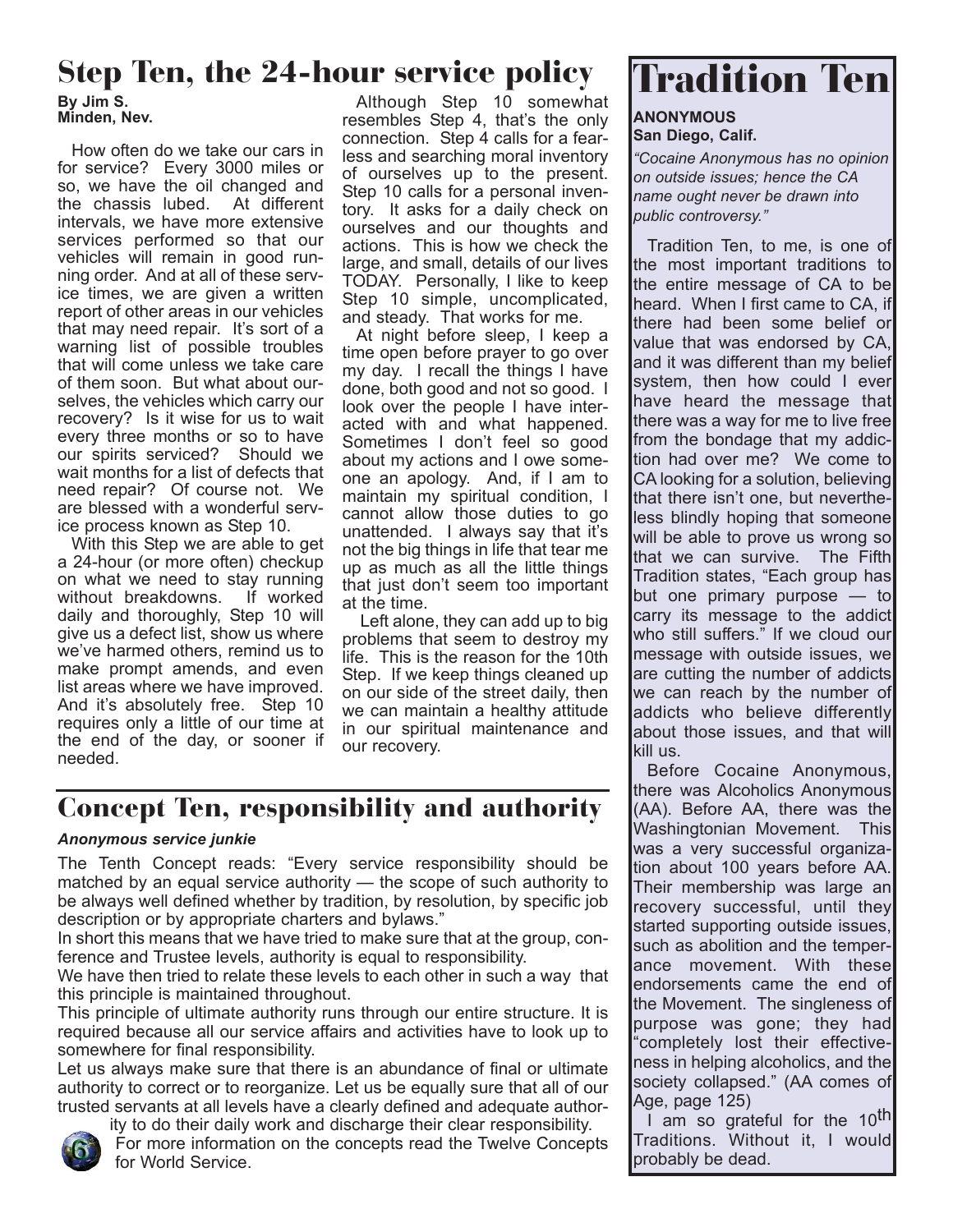## 7th Tradition Donations

## 3rd Quarter 2002

 $$500.00$  $$22.03$ 

 $$200.00$ 

 $$50.00$ \$230.00  $$87.50$ \$173.00 \$80.29  $$156.25$ 

 $$100.00$ 

 $$100.00$  $$15.00$ \$862.72  $$448.98$ 

 $$150.00$ 

 $$30.00$ 

 $$24.90  
\n$20.00  
\n$125.00$ 

|                 |                                                               | sra Qua                |
|-----------------|---------------------------------------------------------------|------------------------|
| Alabama         | First Freedom Group/Birmingham                                | \$500.00               |
|                 | <b>Gulf Coast District</b>                                    | \$22.03                |
| Arizona         | Cocanuts/Tucson                                               | \$57.00                |
|                 | No More Delusions                                             | \$90.00                |
|                 | Razor's Edge                                                  | \$60.00                |
|                 | Sun Valley Intergroup<br>Surrender/Tempe                      | \$900.00<br>\$191.17   |
|                 | <b>Tucson District</b>                                        | \$46.82                |
| Arkansas        | Arkansas Area CA                                              |                        |
| California      |                                                               | \$225.00               |
|                 | Anonymous Individual                                          | \$50.00                |
|                 | Anonymous Individual<br>Anonymous Individual                  | \$50.00<br>\$50.00     |
|                 | Back to Basics/Fountain Valley                                | \$78.00                |
|                 | Bagels by the Beach/Malibu                                    | \$30.00                |
|                 | <b>CA Inland Empire</b>                                       | \$125.00               |
|                 | CALA 20th Anniversary<br>CALA Long Beach/Compton              | \$500.00<br>\$1,868.20 |
|                 | <b>CALA South Central</b>                                     | \$520.00               |
|                 | CALA Westside Hollywood                                       | \$113.86               |
|                 | CA San Diego                                                  | \$1.114.42             |
|                 | Central California CA<br>Cocanuts/San Diego                   | \$103.00<br>\$30.00    |
|                 | Coo Coo After One Puff                                        | \$350.00               |
|                 | Cornerstone Group/San Jose                                    | \$10.00                |
|                 | Eastside Early Bird Attitude                                  | \$150.00               |
|                 | Adjustment/ Long Beach                                        |                        |
|                 | Friday Night Del Mar Meeting<br>Get High on Hope/La Crescenta | \$75.00<br>\$65.00     |
|                 | Grateful in Granada                                           | \$73.00                |
|                 | Jacob's Ladder Marathon                                       | \$200.00               |
|                 | Living Sober/La Crescenta                                     | \$45.00                |
|                 | New Life/Compton                                              | \$11.20                |
|                 | Northern California Area<br>Oh Bondage, Up Yours!/San Diego   | \$1,000.00<br>\$18.00  |
|                 | One Step at a Time/Los Angeles                                | \$10.00                |
|                 | Realm of the Spirit/Lake Arrowhead                            | \$20.00                |
|                 | Recovery in the Hood/Los Angeles                              | \$25.00                |
|                 | San Gabriel Pomona Valley CA                                  | \$178.22               |
|                 | Solana Beach Clubhouse<br>Sonoma County Intergroup            | \$60.00<br>\$108.00    |
|                 | South Bay Service District                                    | \$1.34                 |
|                 | Speak Easy/Los Angeles                                        | \$25.00                |
| Colorado        | <b>WSOB Meeting</b>                                           | \$89.26                |
|                 | Anonymous Individual                                          | \$15.00                |
|                 | Cocanuts/Denver                                               | \$21.00                |
|                 | <b>Denver District</b>                                        | \$264.59               |
|                 | Denver District Meeting<br>Dragon's Den Monday Night          | \$13.00<br>\$69.64     |
|                 | Nirvana                                                       | \$96.16                |
|                 | Porter 164                                                    | \$7.30                 |
|                 | <b>Promises Group</b>                                         | \$90.00                |
| Florida         | Relapse Prevention 101                                        | \$15.00                |
|                 | Ft. Lauderdale CA                                             | \$28.96                |
|                 | Ft. Lauderdale CA (Sept. 02)<br>Ft. Meyers District #8        | \$30.00<br>\$200.00    |
| Georgia         |                                                               |                        |
|                 | Cocanuts                                                      | \$50.00                |
|                 | Monday Night Cocanuts/Liburn                                  | \$230.00               |
|                 | Step by Step Group<br>Today's Hope/SFMC                       | \$87.50<br>\$173.00    |
|                 | <b>Tucker Turtles</b>                                         | \$80.29                |
|                 | Welcome Home Group                                            | \$156.25               |
| Idaho           | <b>Boise Drug Court Meeting</b>                               | \$100.00               |
| <b>Illinois</b> |                                                               |                        |
|                 | Anonymous Individual<br>Anonymous Individual                  | \$100.00<br>\$15.00    |
|                 | Illinois Area                                                 | \$862.72               |
|                 | Northwest Suburban District                                   | \$448.98               |
| Indiana         | CA of FT. Wayne                                               | \$150.00               |
|                 | Indiana Area                                                  | \$20.00                |
| lowa            | Live or Die/Indianapolis                                      | \$50.00                |
|                 | <b>CA District 1</b>                                          | \$30.00                |
| Kansas          | Kansas City District of CA                                    | \$24.90                |
|                 | Kansas Area CA                                                | \$20.00                |

Topeka District

| Kentucky             |                                                              |                       |
|----------------------|--------------------------------------------------------------|-----------------------|
|                      | Way of Life Group/Hickman                                    | \$10.00               |
| Maryland             | DC/MD/VA CA                                                  |                       |
| <b>Massachusetts</b> |                                                              | \$10.00               |
|                      | CAMI                                                         | \$25.00               |
| Michigan             |                                                              |                       |
|                      | Blind Faith Monday Night Meeting                             | \$60.00               |
|                      | Saturday Morning ALive CA                                    | \$20.00               |
| Minnesota            | CA of Minnesota                                              | \$80.00               |
|                      | Sunday Nite CA                                               | \$30.00               |
| <b>Missouri</b>      |                                                              |                       |
|                      | CA Men's Meeting                                             | \$78.50               |
|                      | Greater Missouri Area of CA                                  | \$1,068.00            |
|                      | Northland Group<br>Working With Others                       | \$10.00<br>\$20.00    |
| Nebraska             |                                                              |                       |
|                      | CA of Nebraska                                               | \$106.20              |
| <b>New York</b>      |                                                              |                       |
|                      | Last Straw Group                                             | \$45.00               |
|                      | New Life in the Oaks                                         | \$100.00<br>\$30.00   |
|                      | Sober Toast Group/Massapequa<br><b>Woodshed Group</b>        | \$114.00              |
| Ohio                 |                                                              |                       |
|                      | Tuesday Night Trust CA/Cleveland                             | \$125.00              |
| Oklahoma             |                                                              |                       |
|                      | Anonymous Individual<br>Freedom For All/Tulsa                | \$84.90<br>\$25.00    |
|                      | Sunday Nite CA                                               | \$100.00              |
|                      | SW Region of CA                                              | \$500.00              |
| Pennsylvania         |                                                              |                       |
|                      | CA of PA, NJ &DE                                             | \$100.00              |
| Tennessee            | Sense of Direction                                           | \$27.54               |
|                      | <b>TACCA</b>                                                 | \$341.00              |
|                      | There is a Solution/Nashville                                | \$60.00               |
| Texas                |                                                              |                       |
|                      | Circle & Triangles                                           | \$50.00               |
|                      | In The Trenches<br><b>Recovery Text</b>                      | \$25.00<br>\$60.00    |
|                      | Solution Seekers/Austin                                      | \$150.00              |
|                      | South Central Texas Area                                     | \$400.00              |
|                      | Step Sisters/Austin                                          | \$239.60              |
|                      | there's Hope Without Dope                                    | \$37.50               |
| Utah                 | CA of Utah                                                   | \$2,500.00            |
| Washington           |                                                              |                       |
|                      | Blade Runners/Mt. Vernon                                     | \$40.00               |
| Wisconsin            |                                                              |                       |
|                      | A Vision For You<br>Friday Uncola Group/Milwaukee            | \$57.10               |
|                      | <b>Higher Powered</b>                                        | \$30.00<br>\$30.00    |
|                      | Keep it Simple/Milwaukee                                     | \$25.00               |
|                      | Razor's Edge                                                 | \$228.94              |
|                      | Sunday Morning Big Book/Greenfield                           | \$30.00               |
| On-Line              | HF&C On-Line Meeting                                         | \$75.00               |
|                      | SIS ON-Line Meeting                                          | \$13.00               |
| International        |                                                              |                       |
| Canada               |                                                              |                       |
|                      | CA Alberta<br>La Nature Exacte                               | \$500.00              |
|                      | Quebec Area                                                  | \$25.00<br>\$3,000.00 |
|                      | Wow It Works Friday Night/Montreal                           | \$125.00              |
| Birthday             |                                                              |                       |
|                      | Come Alive Redondo Beach                                     | \$104.00              |
| H&I                  | Anonymous Individual                                         | \$440.00              |
|                      | <b>CA Inland Empire</b>                                      | \$300.00              |
|                      | CALA/South Bay Beach Cities                                  | \$150.00              |
|                      | H&I Comedy Show/CALA South Central District                  | \$1,800.00            |
|                      | Indiana Area CA                                              | \$229.02              |
|                      | Natural High/CALA South Central<br>San Gabriel Pomona Valley | \$100.00<br>\$158.55  |
|                      | San Diego                                                    | \$1.07                |
|                      | CA of Utah                                                   | \$500.00              |
|                      |                                                              |                       |